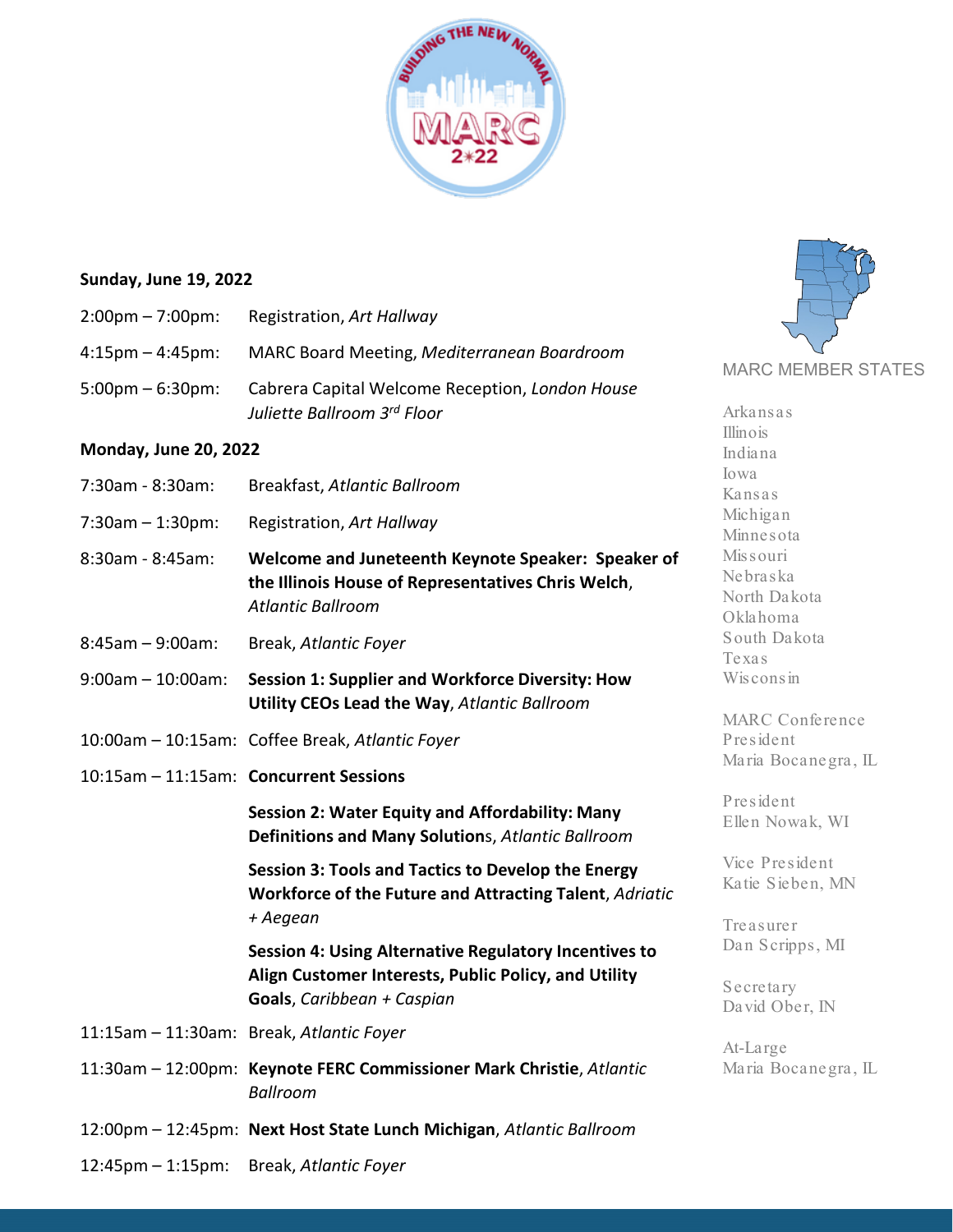

# **Monday, June 20, 2022 (Cont'd)**

10:15am – 10:30am: Coffee Break, *Atlantic Foyer*

| $1:15$ pm – $2:15$ pm:             | <b>Concurrent Sessions</b>                                                                                                                                                           |                                          |
|------------------------------------|--------------------------------------------------------------------------------------------------------------------------------------------------------------------------------------|------------------------------------------|
|                                    | Session 5: Equity In Commission Decision-Making, Atlantic<br><b>Ballroom</b>                                                                                                         | <b>MARC MEMBER STATES</b>                |
|                                    | Session 6: Addressing Fuel Procurement Concerns in Cold<br>Snaps, Adriatic + Aegean                                                                                                  | Arkansas<br>Illinois<br>Indiana          |
|                                    | <b>Session 7: Developing Clean and Equitable Electric</b><br>Mobility Beyond Personal EVs, Caribbean + Caspian                                                                       | Jowa<br>Kansas<br>Michigan               |
| $2:15 \text{pm} - 2:45 \text{pm}:$ | Coffee Break Atlantic Foyer                                                                                                                                                          | Minnesota                                |
| $2:45$ pm $-3:45$ pm:              | <b>Concurrent Sessions</b>                                                                                                                                                           | Mis s ouri<br>Nebraska                   |
|                                    | Session 8: Using Federal Funding to Provide Broadband<br>for All, Adriatic + Aegean                                                                                                  | North Dakota<br>Oklahoma<br>South Dakota |
|                                    | Session 9: Investing in America's Electric Transit Supply<br>Chain, Atlantic Ballroom                                                                                                | Texas<br>Wisconsin                       |
|                                    | Session 10: Getting to Net Zero: Leveraging ESG Strategy<br>to Meet Climate Goals, Caribbean + Caspian                                                                               | <b>MARC</b> Conference<br>President      |
| $5:00 \text{pm} - 6:30 \text{pm}$  | Monday Evening Reception, Lincoln Park Zoo's Lion House<br>(transportation from Aqua Hotel starting at 4:30pm)                                                                       | Maria Bocanegra, IL                      |
| <b>Tuesday, June 21, 2022</b>      |                                                                                                                                                                                      | President<br>Ellen Nowak, WI             |
| $7:30am - 8:30am$ :                | Breakfast, Atlantic Ballroom                                                                                                                                                         | Vice President<br>Katie Sieben, MN       |
| $7:30am - 1:30pm$ :                | Registration, Art Hallway                                                                                                                                                            |                                          |
| $8:00am - 8:15am$ :                | Keynote Speech, Atlantic Ballroom                                                                                                                                                    | Treasurer<br>Dan Scripps, MI             |
| $8:15am - 9:00am$ :                | <b>Discussion</b><br>Morning Jolt: A Sobering<br>about the<br><b>Solar</b><br><b>Department</b><br>of<br><b>Commerce</b><br><b>Circumvention</b><br>Investigation, Atlantic Ballroom | Secretary<br>David Ober, IN              |
| $9:00am - 9:15am$ :                | Break, Atlantic Foyer                                                                                                                                                                | At-Large                                 |
| $9:15am - 10:15am$ :               | Session 11: The Future of Clean Hydrogen and Hydrogen<br><b>Hubs, Atlantic Ballroom</b>                                                                                              | Maria Bocanegra, IL                      |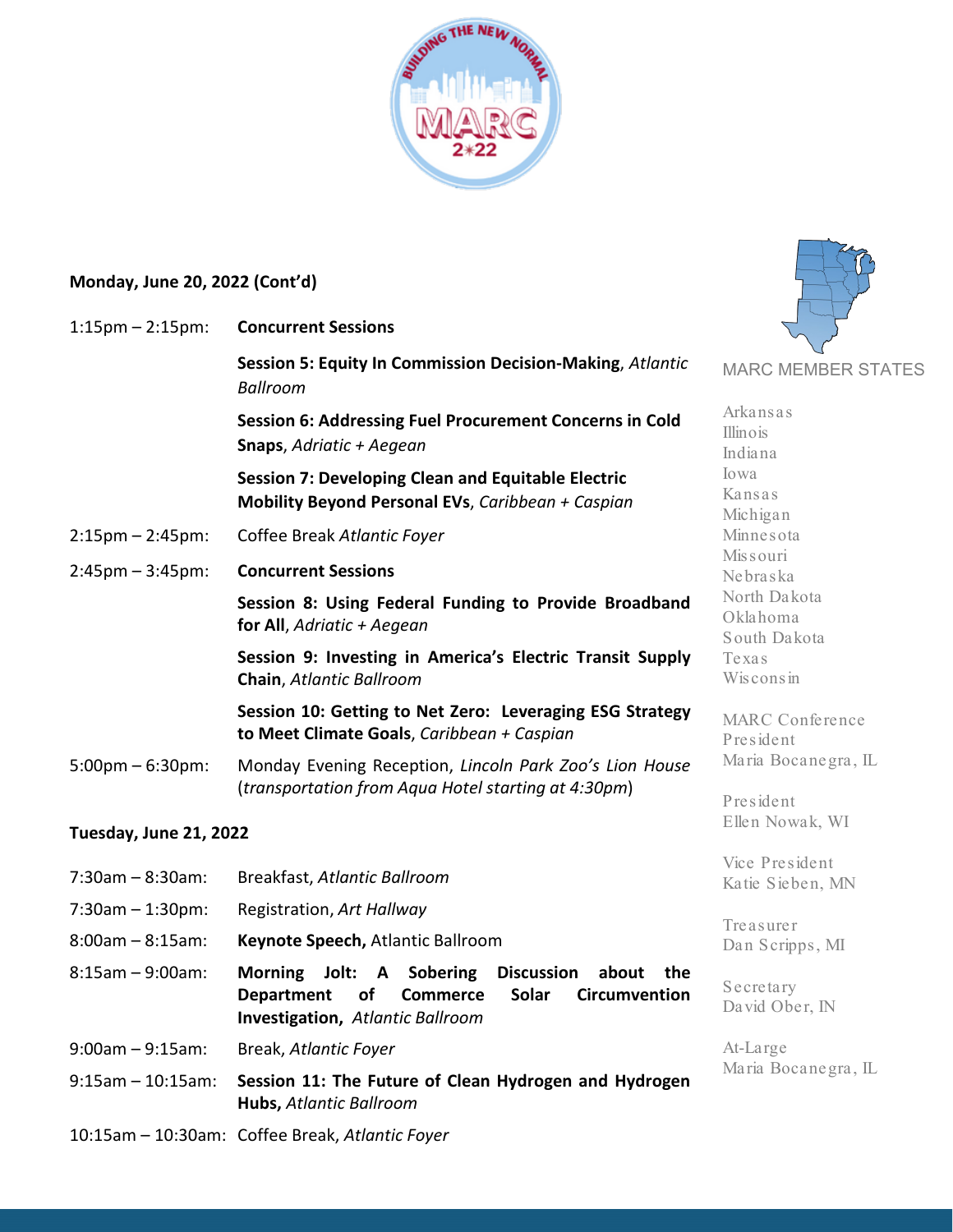

## **Tuesday, June 21, 2022 (Cont'd)**

### 10:30am – 11:30am: Concurrent Sessions

**Session 12: FERC Order No. 2222 Use Cases and Implementation in MISO, PJM, and SPP**, *Atlantic Ballroom*

**Session 13: The Changing Dynamics of Natural Gas Utilities**, *Caribbean + Caspian*

**Session 14: Bridge Building Between the Regulator, the Legislator and Others**, *Adriatic + Aegean*

11:30am – 12:45pm, Box Lunch, *Atlantic Foyer and Ballroom*

12:00pm – 5:00pm Site Visits, Bus Pickup, *Main Entrance to Aqua Hotel*

Missouri Nebraska North Dakota Oklahoma South Dakota Texas Wisconsin MARC Conference President Maria Bocanegra, IL President Ellen Nowak, WI Vice President Katie Sieben, MN Treasurer Dan Scripps, MI Secretary David Ober, IN At-Large 12:10 Depart: **Sawyer Water Plant** 12:30 Depart: **GTI Energy** 12:30 Depart: **Oracle Innovation Lab** 12:30 Depart: **SunRun** 12:45 Depart: **Green Era** 12:45 Depart: **Shedd Microgrid** 2:30pm – 5:00pm: **Plug in America Ride and Drive,** *South Drive* (*exit doors via South end of Atlantic Foyer*) **Wednesday, June 22, 2022** 7:30am – 8:30am: Breakfast, *Atlantic Ballroom* 7:30am – 12:00pm: Registration, *Art Hallway* 8:30am – 3:00pm: **Rivian Ride and Drive,** *South Drive* (*exit doors via South end of Atlantic Foyer*) 8:30am – 9:30am: **Concurrent Sessions Session 15: Transmission - Examining the Past to Build the Future**, *Atlantic Ballroom*

**Session 16: The Regulator's Role in Economic Development**, *Adriatic + Aegean*

**Session 17: Energy Independence and the Department of Defense: The Relationship between Regulators and a Unique Stakeholder**, *Caribbean + Caspian*



Arkansas Illinois Indiana Iowa Kansas Michigan Minnesota

Maria Bocanegra, IL